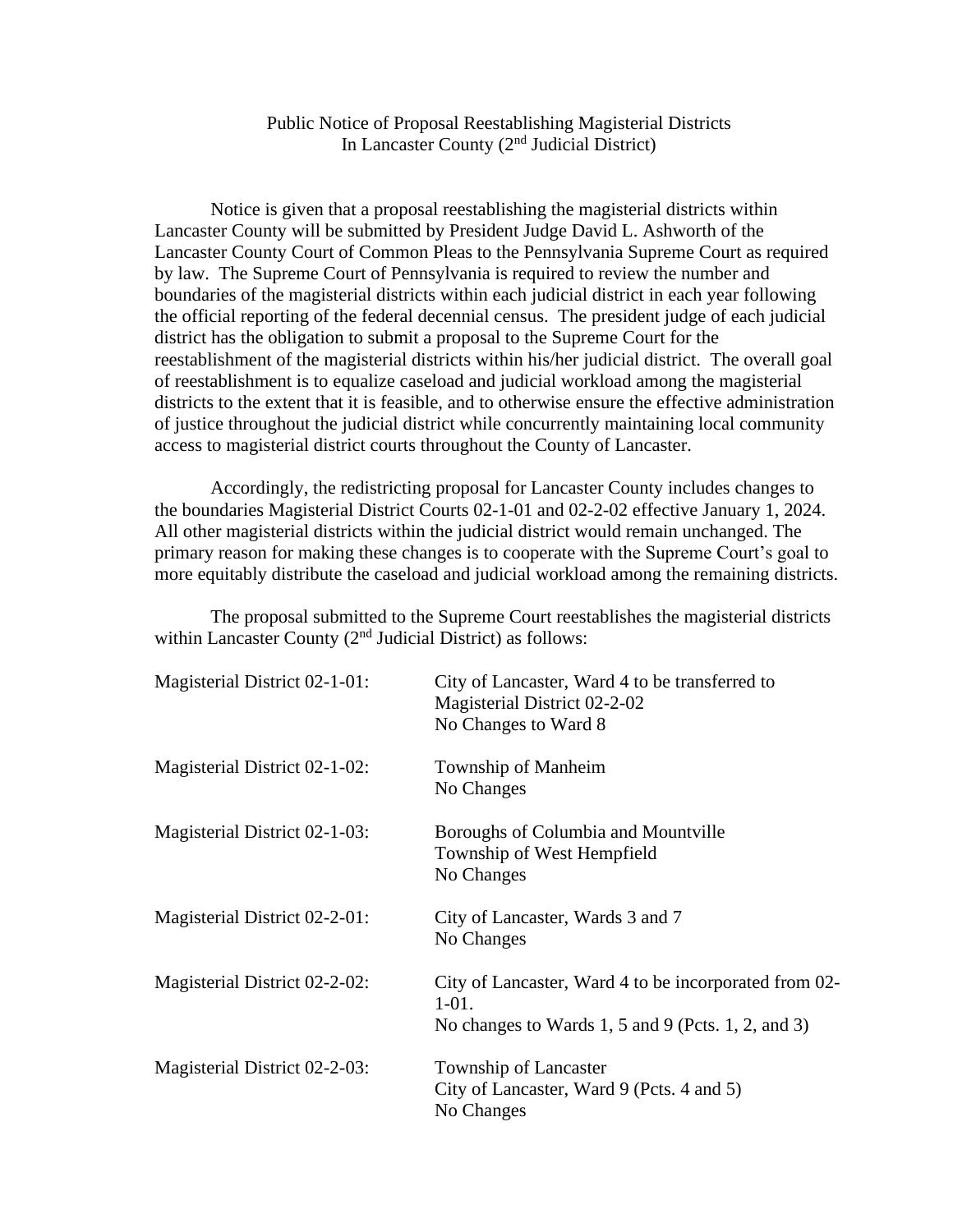| Magisterial District 02-2-04: | City of Lancaster, Wards 2 and 6<br>No Changes                                                                                                |
|-------------------------------|-----------------------------------------------------------------------------------------------------------------------------------------------|
| Magisterial District 02-2-05: | Borough of East Petersburg<br>Township of East Hempfield<br>No Changes                                                                        |
| Magisterial District 02-2-06: | Borough of Millersville<br>Townships of Conestoga and Manor<br>No Changes                                                                     |
| Magisterial District 02-2-07: | Boroughs of Akron and Ephrata<br>Townships of Clay and Ephrata<br>No Changes                                                                  |
| Magisterial District 02-2-08: | <b>Borough of Lititz</b><br>Townships of Elizabeth, Warwick and Penn<br>No Changes                                                            |
| Magisterial District 02-3-01: | Boroughs of Marietta and Mount Joy<br>Townships of East Donegal and Rapho<br>No changes                                                       |
| Magisterial District 02-3-02: | Townships of East Lampeter and Upper Leacock<br>No Changes                                                                                    |
| Magisterial District 02-3-03: | <b>Borough of Strasburg</b><br>Townships of Pequea, Strasburg, and West Lampeter<br>No Changes                                                |
| Magisterial District 02-3-04: | Borough of Quarryville<br>Townships of Colerain, Drumore, East Drumore,<br>Eden, Fulton, Little Britain, Martic, and Providence<br>No Changes |
| Magisterial District 02-3-05: | Borough of Christiana<br>Townships of Bart, Caernarvon, Leacock, Paradise,<br>Sadsbury, and Salisbury<br>No Changes                           |
| Magisterial District 02-3-06: | Boroughs of New Holland and Terre Hill<br>Townships of Brecknock, Earl, East and West Earl<br>No Changes                                      |